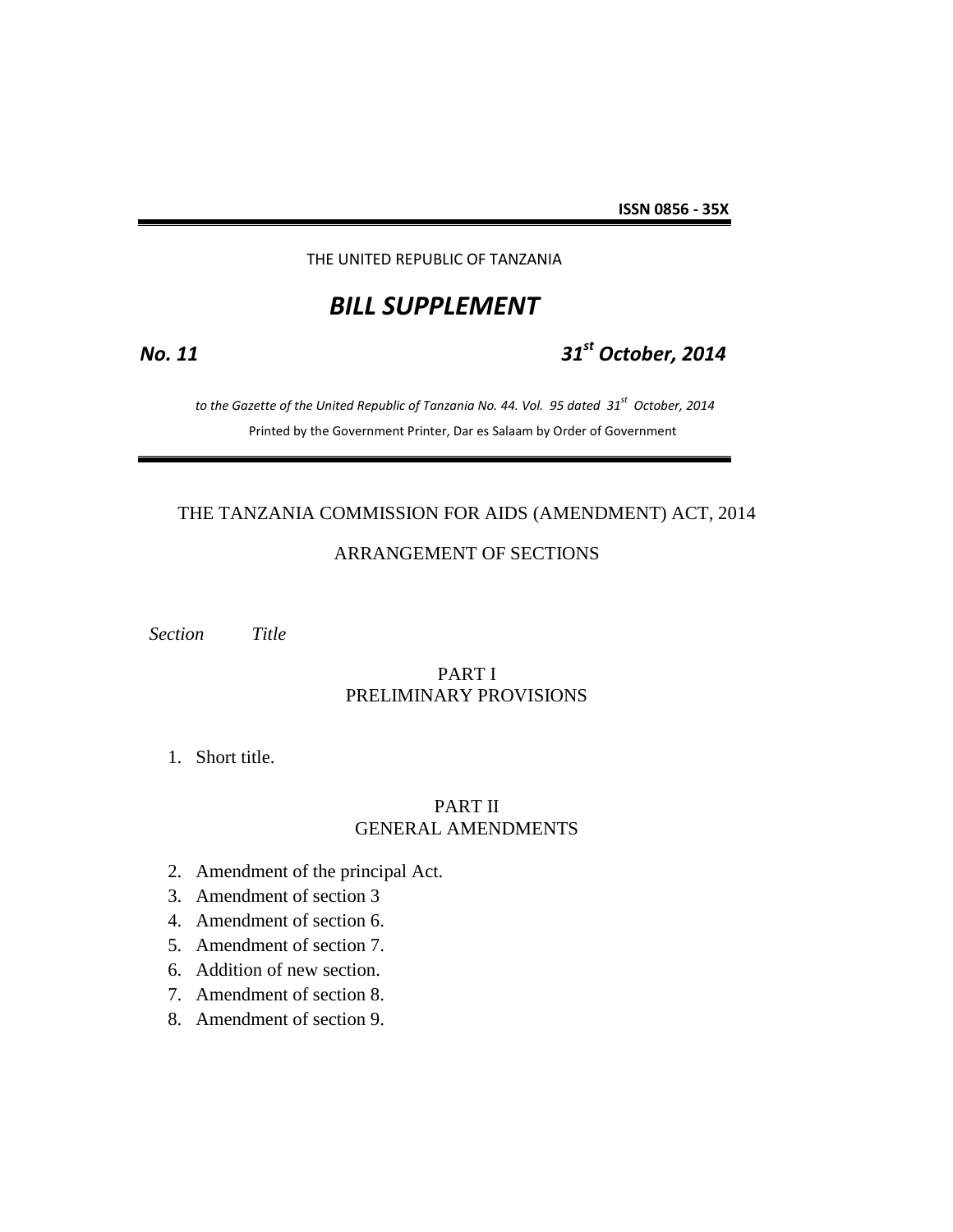- 9. Amendment of section 10.
- 10. Amendment of title under Part III.
- 11. Insertion of new section 11.
- 12. Amendment of section 11.
- 13. Amendment of section 13.
- 14. Addition of new Part.
- 15. Addition of the First Schedule.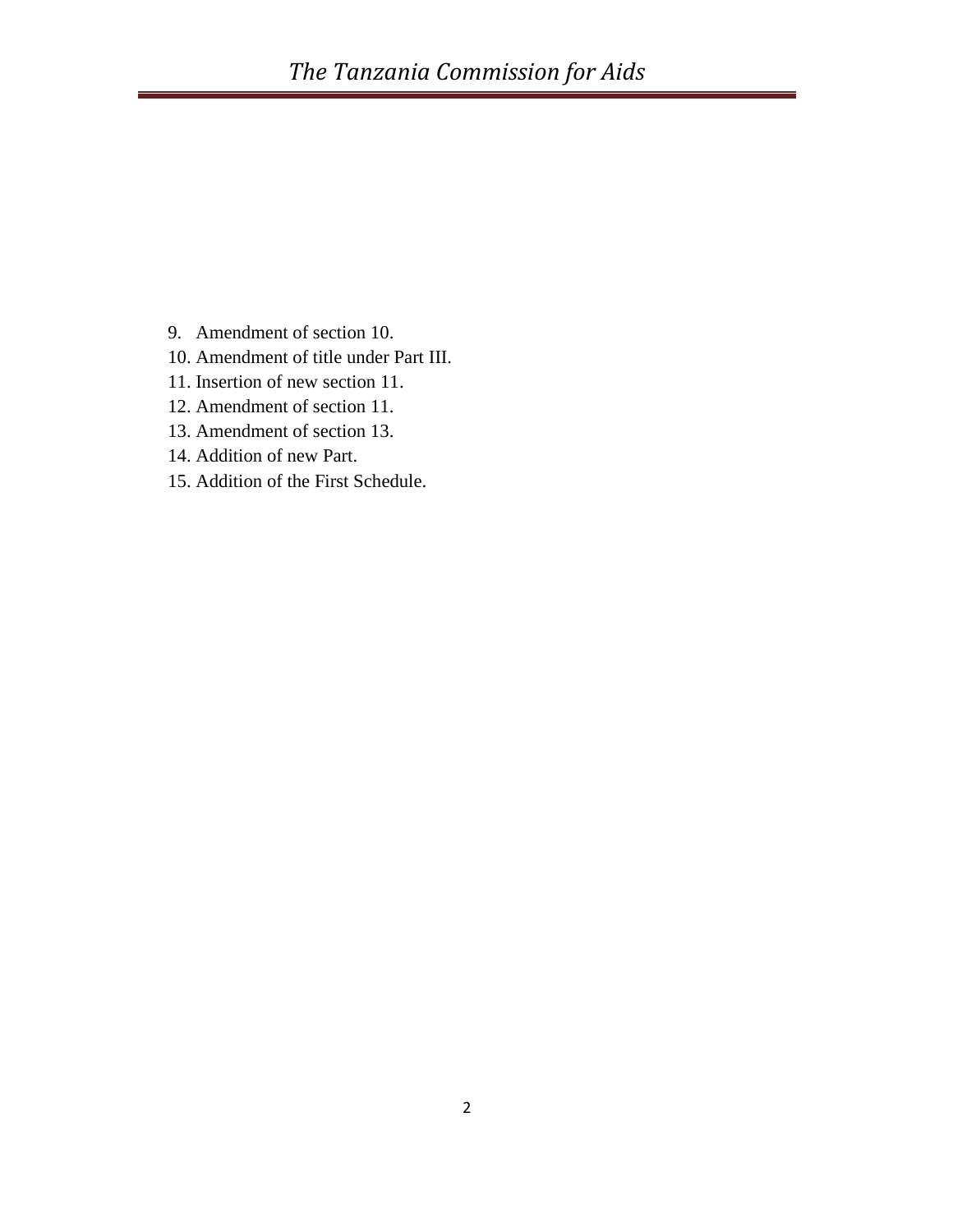# \_\_\_\_\_\_ **NOTICE \_\_\_\_\_\_**

This Bill to be submitted to the National Assembly is published for general information to the public together with a statement of its objects and reasons.

 $30<sup>th</sup>$  October, 2014

Dar es Salaam, **OMBENI Y. SEFUE Secretary to the Cabinet** 

# **A BILL**

### *for*

#### **An Act to amend the Tanzania Commission for AIDS Act, (Cap 379).**

**ENACTED** by Parliament of the United Republic of Tanzania.

# PART I PRELIMINARY PROVISIONS

Short title

Cap. 379

**1.** This Act may be cited as the Tanzania Commission for AIDS (Amendment) Act, 2014, and shall be read as one with the Tanzania Commission for AIDS Act, hereinafter referred to as "the principal Act".

# PART II

# GENERAL AMENDMENTS

| Amendment of<br>the principal<br>Act | 2. The principal Act is amended by deleting the word                          |
|--------------------------------------|-------------------------------------------------------------------------------|
|                                      | "Commission" wherever it appear and substituting for it acronym<br>"TACAIDS." |
| Amendments<br>of section 3           | 3. The principal Act is amended in section 3, by-<br>$\sqrt{2}$               |

(a) inserting in their alphabetical order the following definitions:

"Anti Retroviral Drugs (ARVs)" means drugs used by an HIV infected person to reduce or limit the multiplication of HIV;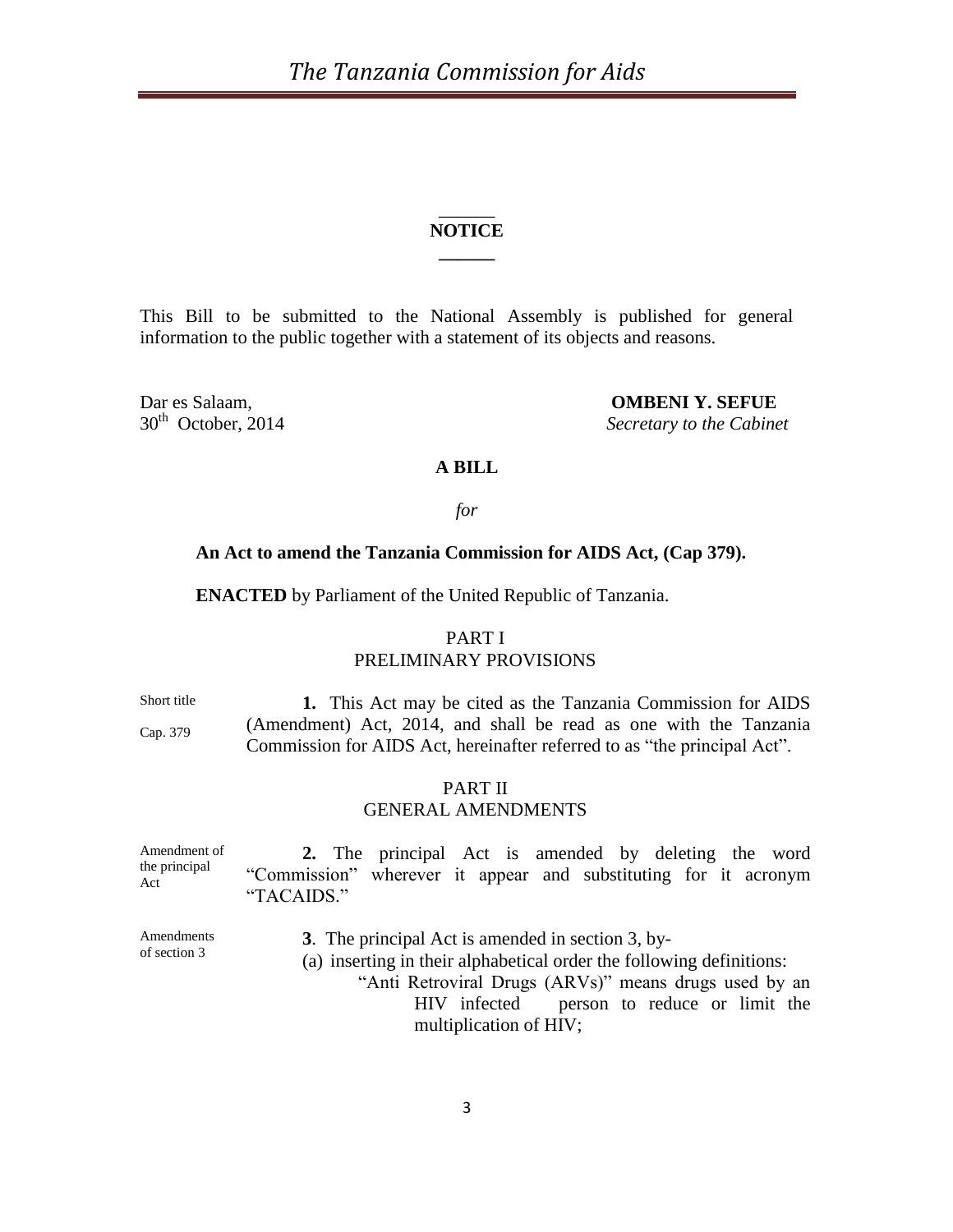| "Chairman" means a person appointed as Chairman of the |                            |  |  |  |  |
|--------------------------------------------------------|----------------------------|--|--|--|--|
|                                                        | Commission under this Act; |  |  |  |  |

- "Executive Director" means "the Chief Executive Officer of TACAIDS;
- "HIV and AIDS Focal Person" means a person who performs such duties as prescribed under this Act";
- "local authority" means local government authorities as established under the Local Government (Urban Authority) Act and the Local Government (District Authorities) Act;
- "recipient" means a person or group of persons, organisation or body corporate which receives funds from the Trust Fund;
- "thematic area" means intervention areas for implementing National Multi-Sectoral Framework for HIV and AIDS national response."
- (b) deleting the definition of the term "HIV" and substituting for it the following:

"Human Immuno Deficiency Virus (HIV)" means the virus causing AIDS;

- (c) deleting the phrase "policy of HIV and AIDS prevention and control" appearing after the word "coordination" in the definition of the word "Minister";
- (d) deleting the definition of the term "AIDS" and substituting for it with the following:
	- "Acquired Immuno Deficiency Syndrome (AIDS)" means a condition characterized by a combination of signs and symptoms caused by HIV which attack and weaken the body's immune system, making any infected person susceptible to other life threatening infections.

**4.** The principal Act is amended in section 6, by-

(a) deleting subsection (1) and substituting for it the following:

"(1) The TACAIDS shall consist of not more than eleven members, being:

- (a) a Chairman who shall be appointed by the President; and
- (b) such other members who shall be appointed

Cap. 287 and 288

Amendment of section 6

4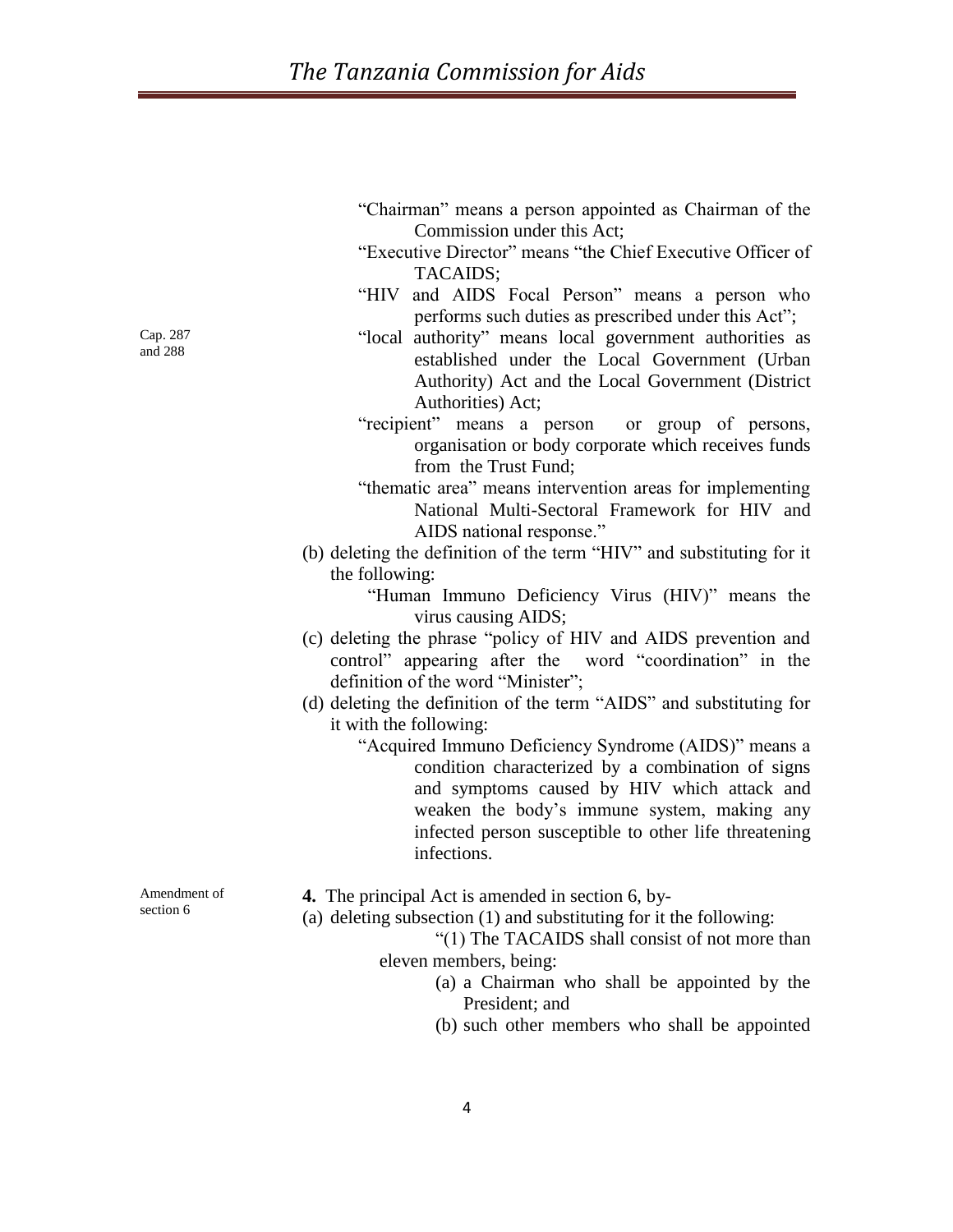by the Minister.";

(b) deleting subsection (2) and substituting for it the following:

"(2) In appointing members, the Minister shall have regard to experience, interest and commitment of candidates in the prevention and control of HIV and AIDS, the relevant academic qualifications and the capacity to appreciate the HIV and AIDS multidimensional issues.";

> (c) inserting immediately after subsection (3), the following subsection (4).

> > "(4) Names of members appointed to TACAIDS shall be published in the *Gazette*.";

(b) renaming subsection (4) as subsection (5).

Amendment of section 7

**5.** The principal Act is amended in section 7,

- (a) by inserting the words "for one more term"; immediately after the word "reappointment" appearing in subsection (1);
- (b) in subsection (2)-
	- (i) inserting immediately after paragraph (a) the following paragraph (b):
		- "(b) if he dies";
	- (ii) renaming paragraphs (b) (c) (d) and (e) as paragraphs  $(c)$ ,  $(d)$ , $(e)$  and  $(f)$ ;
	- (iii) adding the following paragraph after a renamed paragraph (f):
		- "(g) if he is removed from office by the President or Minister, as the case may be-
			- (i) on grounds of inability to perform the functions of his office by reason of infirmity of body or mind;
			- (ii) on good reason or cause, relieve the Commissioner from duty.";
- (c) in subsection (3), adding immediately after the word "Commission" the phrase " in accordance with the procedure provided for in this Act"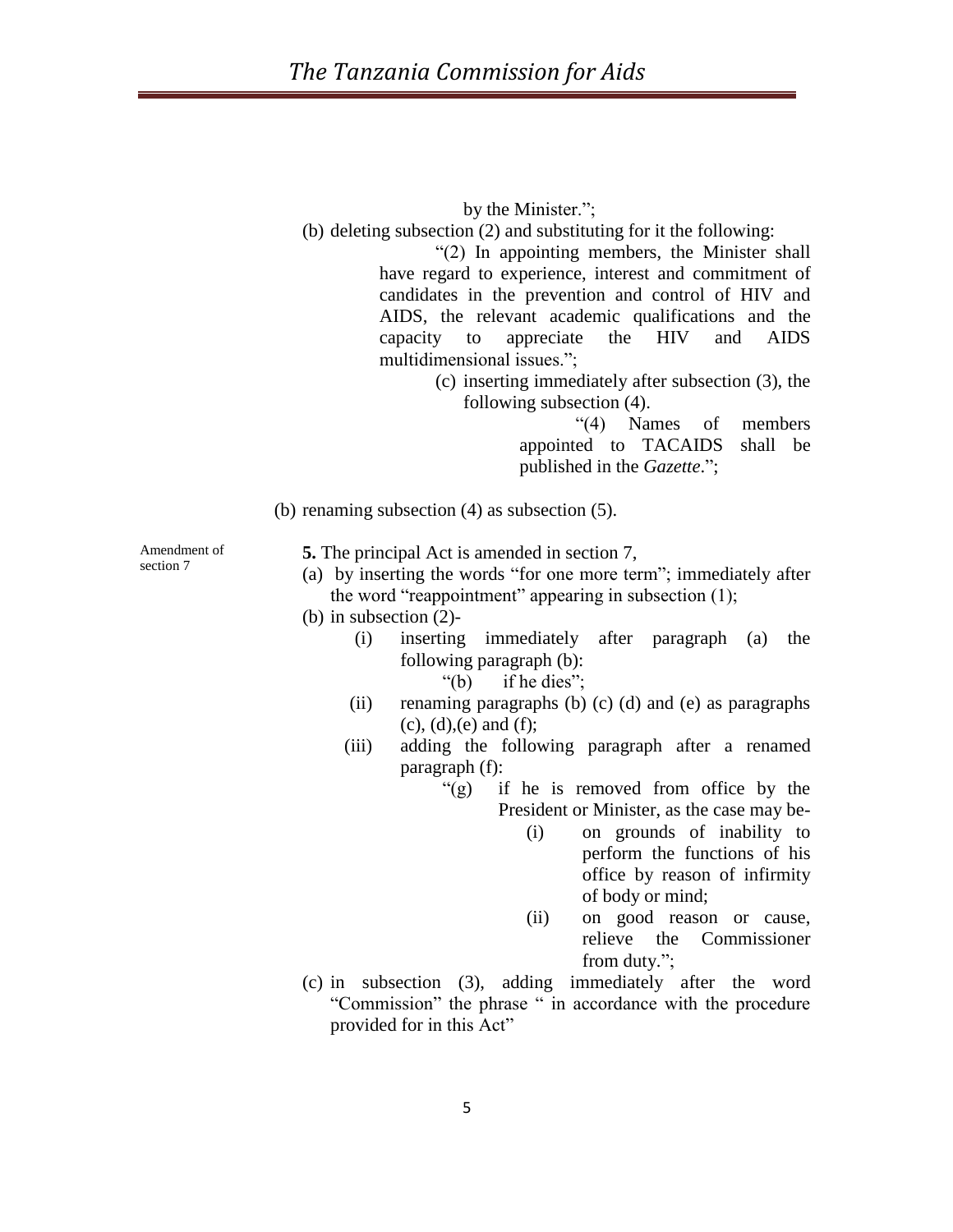| <b>6.</b> The principal Act is amended by adding the following new<br>section after section 7:                                                                                                                                                                                                                                                                                                                                                                                                                                                                                                                                                                                                                                                                                                             |  |  |  |  |  |
|------------------------------------------------------------------------------------------------------------------------------------------------------------------------------------------------------------------------------------------------------------------------------------------------------------------------------------------------------------------------------------------------------------------------------------------------------------------------------------------------------------------------------------------------------------------------------------------------------------------------------------------------------------------------------------------------------------------------------------------------------------------------------------------------------------|--|--|--|--|--|
| 7A. The President or the Minister shall be the<br>"Disciplinary<br>authority<br>disciplinary authority in relation to the Chairman<br>or other members of TACAIDS respectively."                                                                                                                                                                                                                                                                                                                                                                                                                                                                                                                                                                                                                           |  |  |  |  |  |
| 7. The principal Act is amended in section 8 (1), by deleting the<br>word "Executive" appearing before the word "Chairman"                                                                                                                                                                                                                                                                                                                                                                                                                                                                                                                                                                                                                                                                                 |  |  |  |  |  |
| 8. The principal Act is amended in section 9, by adding new<br>subsection (4) as follows:<br>"(4) The TACAIDS shall, subject to the law governing<br>public service, be the disciplinary authority in relation to<br>employees and other staff."                                                                                                                                                                                                                                                                                                                                                                                                                                                                                                                                                           |  |  |  |  |  |
| <b>9.</b> The principal Act is amended in section 10, by inserting the<br>words "and committees" immediately after the word "departments".                                                                                                                                                                                                                                                                                                                                                                                                                                                                                                                                                                                                                                                                 |  |  |  |  |  |
| 10. The principal Act is amended in Part III, by deleting the title<br>"SECRETARIAT" and substituting for it the following title:<br>"MANAGEMENT OF THE TACAIDS"                                                                                                                                                                                                                                                                                                                                                                                                                                                                                                                                                                                                                                           |  |  |  |  |  |
| 11. The principal Act is amended, by inserting new section before<br>section 11 as follows:<br>"Appointment<br><b>11.-</b> (1) There shall be an Executive Director<br>of the Executive<br>of TACAIDS who shall be appointed by the<br>Director<br>President on such terms and conditions as shall be<br>specified in the letter of appointment.<br>(2) Where the position of the Executive<br>Director falls vacant, the Chairman shall within<br>thirty days notify the Minister who shall take<br>appropriate measures towards appointment of an<br><b>Executive Director.</b><br>(3) The Executive Director shall be a chief<br>officer<br>and<br>accounting officer of<br>executive<br>TACAIDS and shall be responsible for its day to day<br>operations.<br>Tenure of office of the Executive<br>(4) |  |  |  |  |  |
|                                                                                                                                                                                                                                                                                                                                                                                                                                                                                                                                                                                                                                                                                                                                                                                                            |  |  |  |  |  |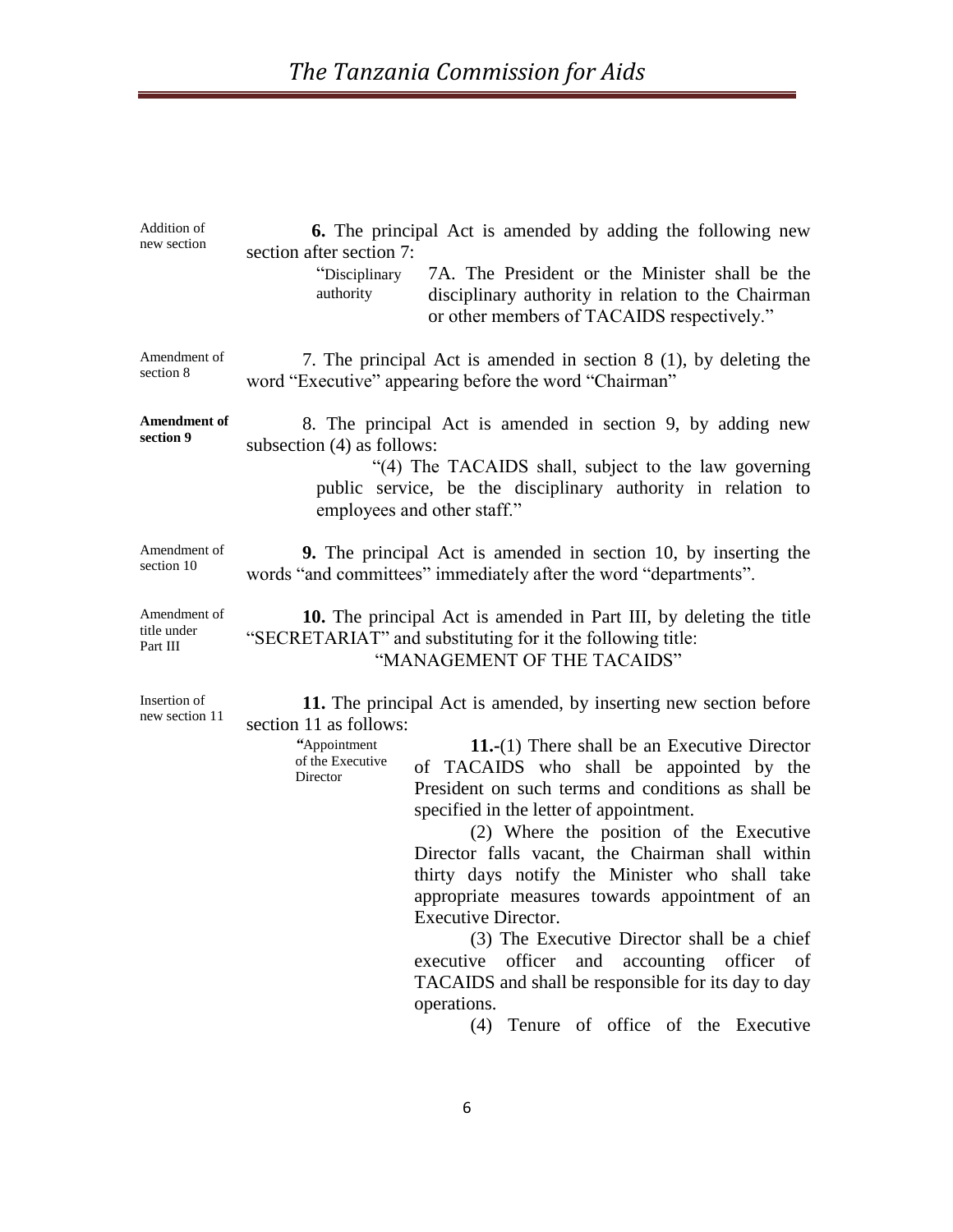Director shall be five years and shall be eligible for

|                            | reappointment for further one term of five years.                                                                                                                                                                                                                                                                                                                                                                                                                                                                                                                                                                                                                                                                              |  |  |  |  |  |
|----------------------------|--------------------------------------------------------------------------------------------------------------------------------------------------------------------------------------------------------------------------------------------------------------------------------------------------------------------------------------------------------------------------------------------------------------------------------------------------------------------------------------------------------------------------------------------------------------------------------------------------------------------------------------------------------------------------------------------------------------------------------|--|--|--|--|--|
|                            | Duties<br>of<br>the<br><b>11A.-(1)</b> The Executive Director may engage<br>Executive<br>such other officers and employees as he may<br>Director<br>consider necessary for the efficient and exercise of<br>powers and performance of the functions of<br>TACAIDS.<br>(2) The Executive Director may in writing,<br>designate on temporary terms, additional persons to<br>the staff of TACAIDS for the purposes of carrying<br>out specific HIV and AIDS activities.<br>(3) The Executive Director shall be the<br>Secretary to TACAIDS and shall be responsible for<br>implementation of the decisions, policies and<br>directions of TACAIDS.                                                                               |  |  |  |  |  |
| Amendment of<br>section 11 | 12. The principal Act is amended, by-<br>(a) designating section 11 as section " $11B$ ";<br>(b) deleting the designation "Executive Chairman" wherever it<br>appear in Part III and substituting for it with the designation<br>"Executive Director";<br>(c) deleting subsection $(3)$ ;<br>(d) re-numbering subsection $(4)$ as subsection $(3)$ .                                                                                                                                                                                                                                                                                                                                                                           |  |  |  |  |  |
| Amendment of<br>section 13 | 13. The principal Act is amended in section 13, by-<br>(a) deleting the words "guideline issued by the Commission" and<br>substituting for them the phrase "regulations issued by the<br>Minister" appearing in subsection (2);<br>(b) adding the following subsections:<br>"(3) Each Ministry, Department and Agency and<br>every private institution shall establish an HIV and AIDS<br>committee under this Act, and shall designate one senior<br>officer to be an HIV and AIDS Focal Person.<br>(4) The duty of the head of respective institutions<br>referred to in subsection (3) shall be to co-ordinate the<br>implementation of the institution's HIV and AIDS<br>committees plans and interventions which shall be |  |  |  |  |  |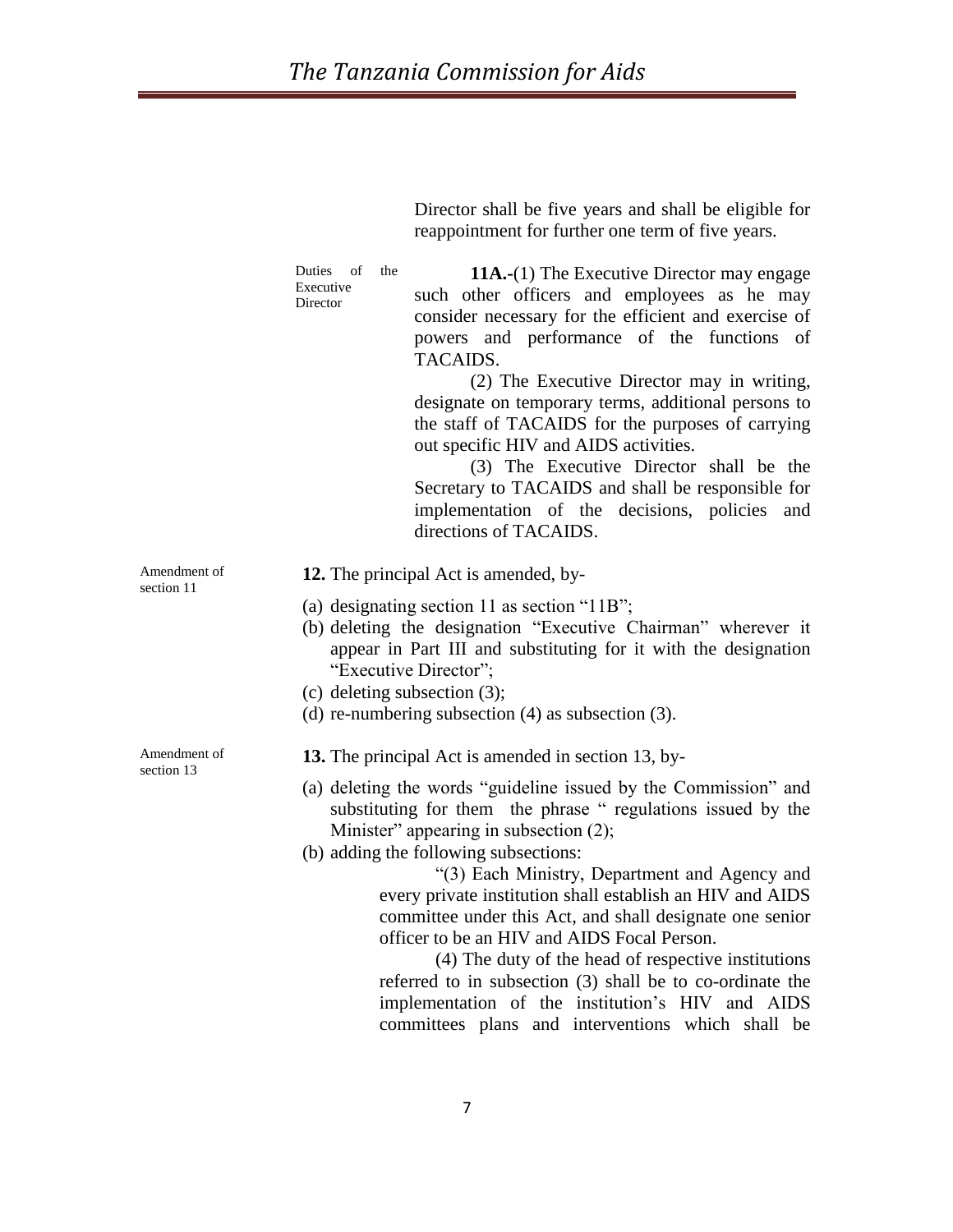internally funded."

Addition of new Part

**14**. The principal Act is amended, by- (a) adding after Part III the following new Part:

# "PART IV TRUST FUND

Establishment of Trust Fund

12A.-(1) There is established a fund to be known as AIDS Trust Fund, also known as the "Trust Fund".

 (2) The Trust Fund shall be administered by the Executive Director.

 (3) In administering the functions of the Trust Fund, the Executive Director shall undertake the following:

- (a) advise the government on new sources of revenue for the purposes of ensuring adequate and sustainable flow of monies into the fund;
- (b) promote prevention of new infections according to the agreed priorities in the HIV and AIDS national response;
- (c) monitor the use of the funds disbursed and ensure adherence to the objective of the Trust Fund.
- (d) develop policies and procedures for the use of the Trust Fund;
- (e) allocate grants to applicants for funds in accordance with such procedures and such criteria as may be prescribed;
- (f) ensure that the operations of the Trust Fund are exercised in an economical and efficient manner; and
- (g) take all such other action which shall advance the objectives and purposes of the Trust Fund.

**Board of** 12B.-(1) There shall be a Board of Trustee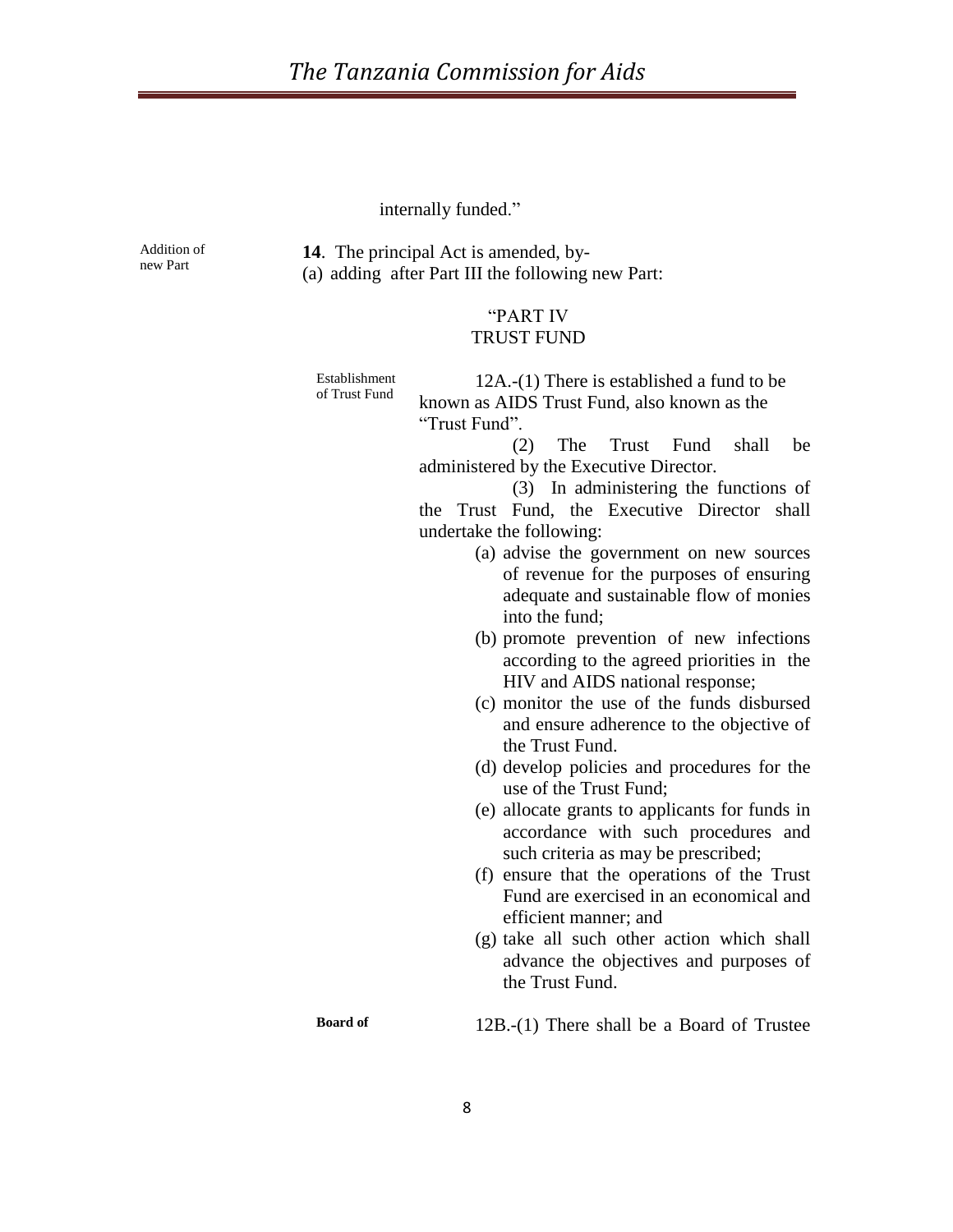Trustee of the Trust Fund

of the Trust Fund.

 (2) The Board of Trustee of Trust Fund shall be compose of-

(a) two members from TACAIDS,

- (b) other three members from major donors to the Trust Fund;
- (c) one representative from Non-Government Organisation.

(3) The Minister shall appoint one of members to be a Charman.

 (4) In appointing members of the Board of Trustee, the Minister shall have regard to proven experience, commitment and contribution of a person, organisation or institution in the promotion of activities related to prevention of HIV/AIDS.

 (5) The Executive Director of TACAIDS shall undertake duties of a Secretary to the Board of Trustee.

 (6) The Board of Trustee shall perform the following functions:

- (a) ensure availability of funds and resources for the implementation of HIV and AIDS activities;
- (b) solicit funds and other resources for the purposes of ensuring adequate and sustainable flow of monies into the Trust Fund; and
- (c) disburse funds or sponsor programmes which meets the criteria set by TACAIDS.

(7) The provisions of the Schedule shall apply in respect to proceedings of the Board of Trustee and other related matters.

Fund of the Trust Fund

 **12C.** The funds and resources of the Trust Fund shall consists of-

> (a) such sums of moneys as may be appropriated by Parliament;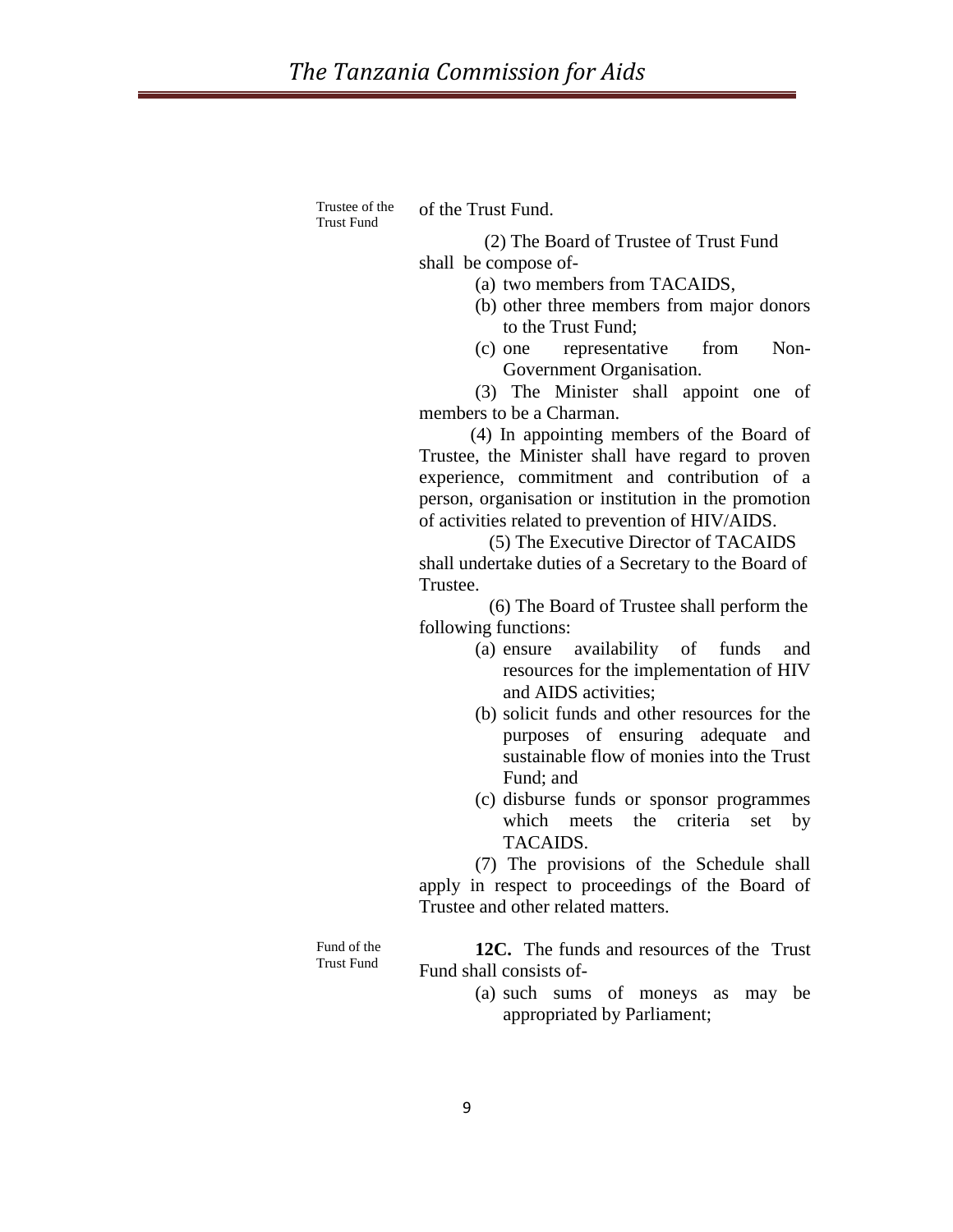- (b) revenues collected by or payable to the TACAIDS under this Act;
- (c) moneys raised by way of loans, donations, grants or bequeaths;
- (d) other income generated by way of investment financed by the Trust Fund, due allowance being made to necessary expense which is to be met by such investment; and
- (e) any such moneys or properties lawfully acquired from various sources.

Disbursement of funds

**12D.**-(1) Moneys deposited in the fund shall be used for the purposes of funding HIV and AIDS national response.

(2) At least one percent of the funds collected for the Trust Fund shall be used for coordination of HIV and AIDS national response.

Accounts and record of Trust Fund

**12E**.-(1) The Board of Trustee shall-

- (a) keep accounts and records of all its activities;
- (b) ensure that all monies received are properly accounted for and payments are correctly made by authorized personnel;
- (c) establish one or more separate accounts in a bank into which all moneys received by the Trust Fund shall be paid;
- (d) keep books of accounts and maintain proper records of its operations in accordance with commercial accounting standards;
- (e) prepare annual estimates of income and expenditure and adhere to any such estimates;
- (f) prepare and publish an Annual Report which shall include the financial statement in relation to each financial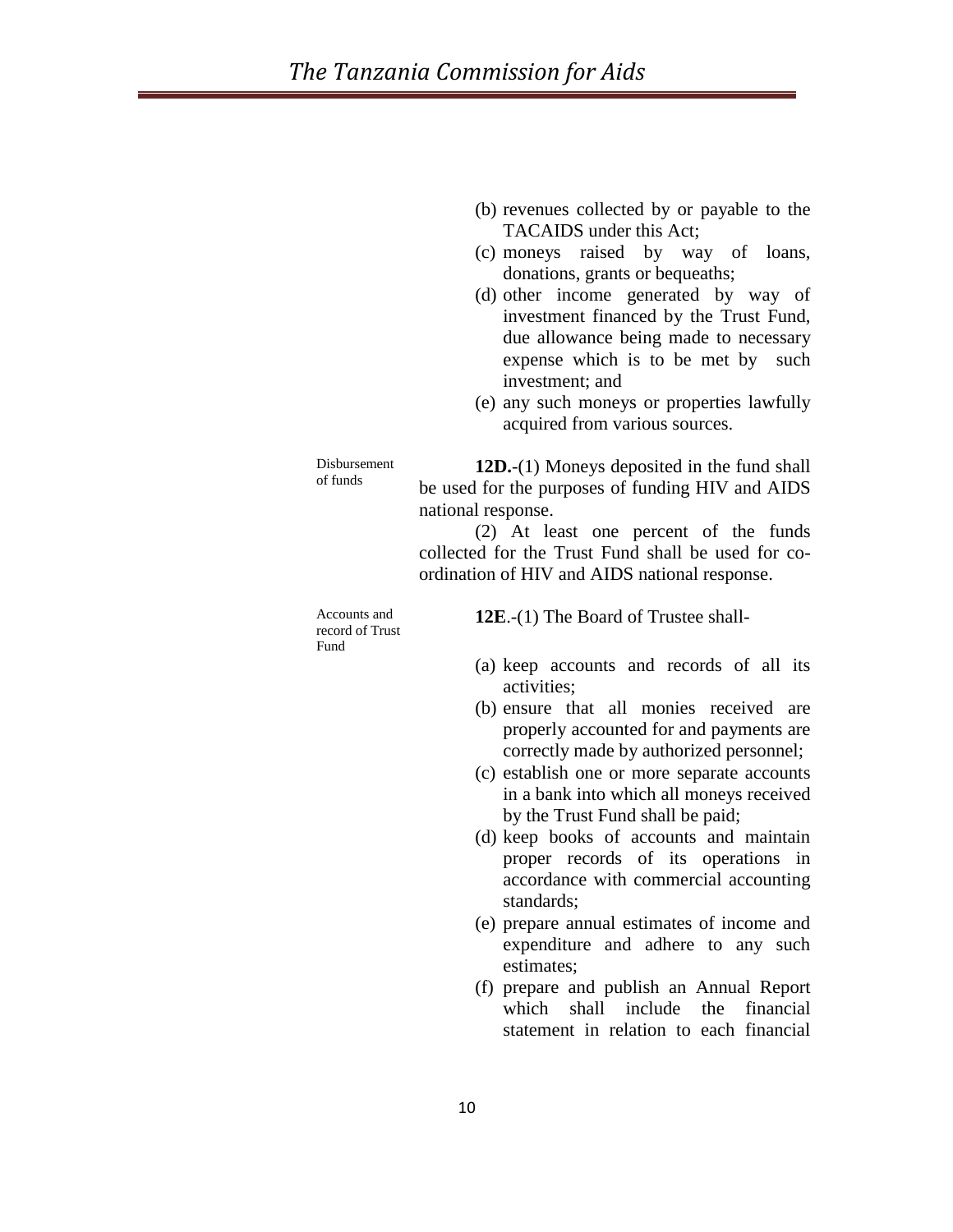year ended; and

(g) manage the resources of the Fund in a prudent and businesslike manner.

Annual report **12F.-**(1) The Board of Trustee shall at any time and at each financial year have the accounts of the Trust Fund audited by the Controller and Auditor-General.

> (2) The audited annual report shall provide detailed information regarding activities of the Trust Fund during the year ending on 30<sup>th</sup> June and any additional information as may be requested by the Minister.

Exemption **12G**. The Trust Fund shall be exempted from payment of any import duty, excise duty, taxes and levies in respect of its operations, capital property or documents or any other transaction, deed, agreement, fees or promissory note to which it is a party."

(b) re-designating Parts IV,V and VI as Parts V,VI and VII respectively.

Insertion of the Schedule

**15**. The principal Act is amended by adding the following Schedule:

#### **" SCHEDULE**

 **\_\_\_\_\_\_\_**

 $\mathcal{L}=\mathcal{L}$ 

*(Made under section 12B(7))*

# PROCEEDINGS OF THE BOARD OF TRUSTEE AND OTHER RELATED MATTERS

"Meeting and quorum

**1**-.(1) The Board of Trustee shall hold four regular meetings every year and may hold more meetings if the business of the Trust Fund so requires.

(2) The Chairman or, in his absence the Vice-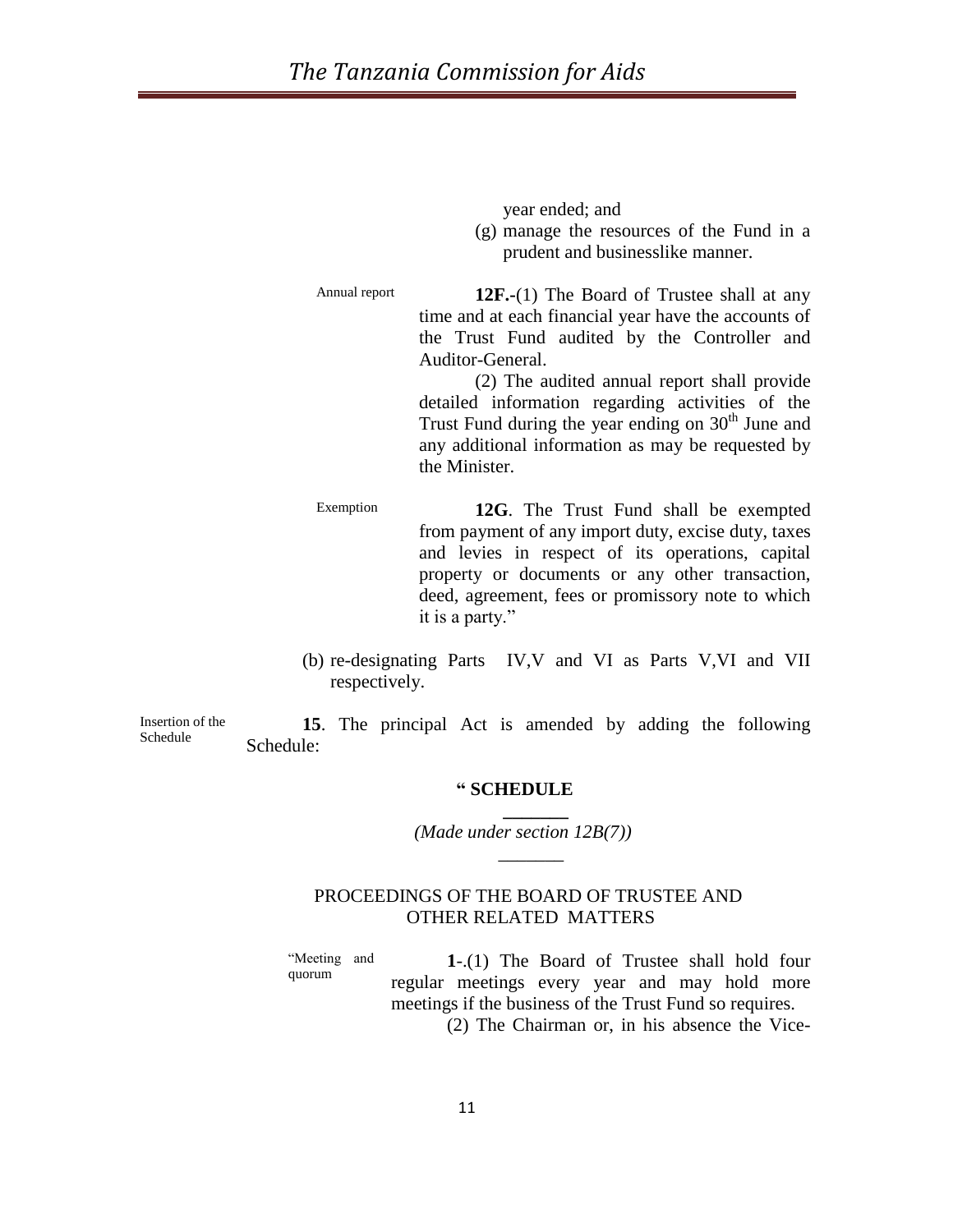Chairman, shall preside at all meetings of the Board which he attends; and in the absence of both the Chairman and the Vice-Chairman, members present may appoint a member from among themselves to preside at that meeting.

(3) The Chairman, or in his absence, a member appointed by the Board of Trustee to act in his place may at any time, call a special meeting upon written request by a majority of the members.

(4) Notice of a meeting of the Board of Trustee shall be given in writing to each member at least fourteen days before the day of the meeting.

(5) One half of the total number of members shall form a quorum for a meeting of the Board.

Voting **2**.- (1) At any meeting of the Board of Trustee, a decision of the majority of the members present and voting shall be deemed to be a decision of the Board of Trustee.

> (2) In the event of equality of votes the Chairman of that meeting shall have a casting vote in addition to his deliberative vote.

Minutes **3.** The Board of Trustee shall cause the minutes of all proceedings of its meetings, to be recorded and kept and the minutes of each meeting shall be confirmed by the Board of Trustee at the next meeting and signed by the Chairman of the meeting.

Vacancy **4.** The Board of Trustee may act notwithstanding any vacancy in its membership.

Validity of proceedings **5.** The validity of any proceedings of the Board of Trustee shall not be affected by any defect in the status of any member.

Orders and directions **6.** All orders, directions, notices or other documents made or issued on behalf of the Board of Trustee shall be signed by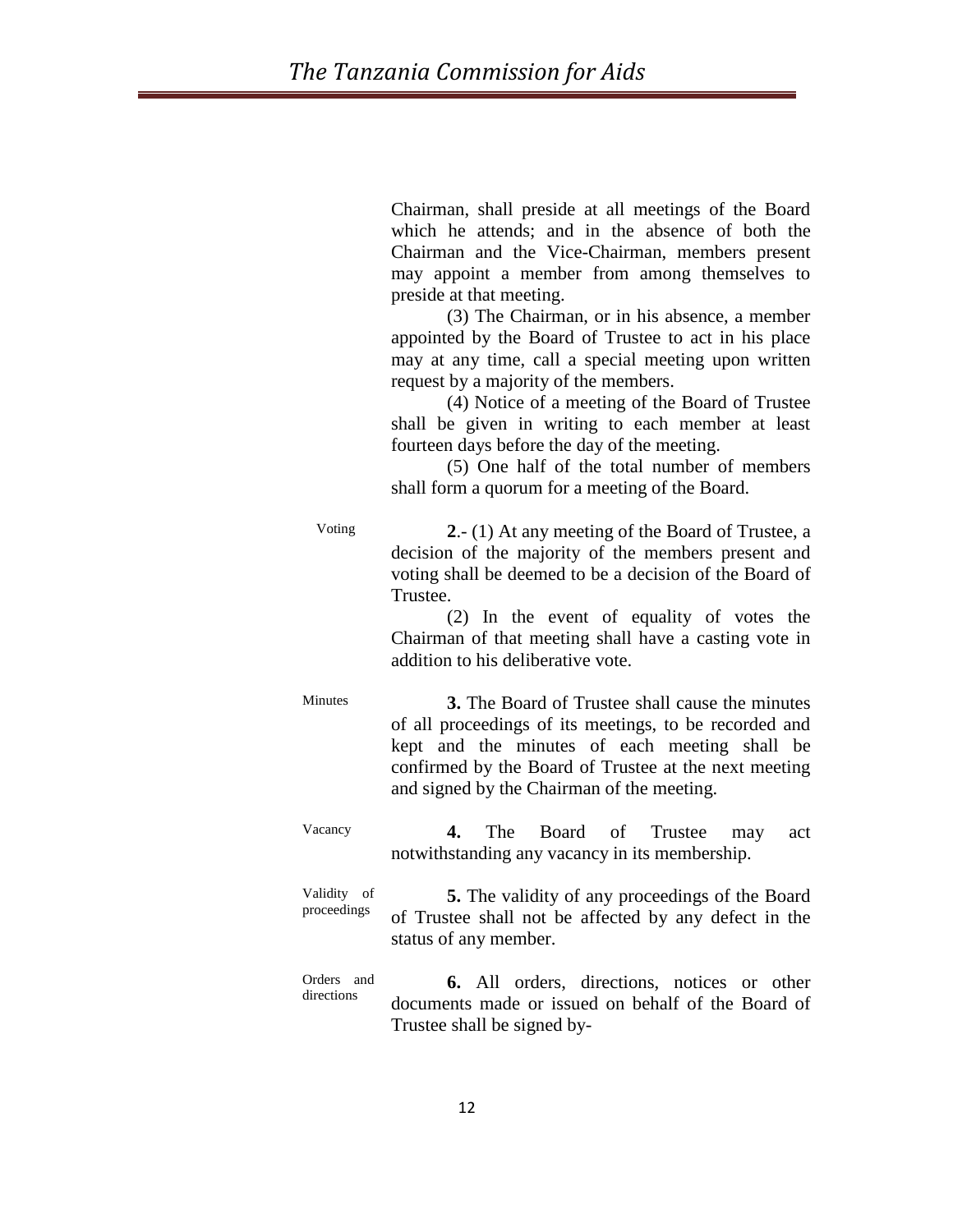(a) the Chairman; or

(b) the Secretary or any officer authorised in writing in that behalf by the Secretary.

Regulation of proceedings **7.** Subject to the provisions of this Schedule, the Board of Trustee shall regulate its own proceedings."

# \_\_\_\_\_\_\_\_\_\_ **OBJECTS AND REASONS \_\_\_\_\_\_\_\_\_\_**

This Bill is intending to amend the Tanzania Aids Commission Act, Cap. 349. The amendments are designed, inter alia, to separate the "executive function" out of the position of the Chairman. The intention is to allow efficient discharge of duties by the Chairman and the introduction of a position of an Executive Director. The Bill also establish Aids Trust Fund with the aim of ensuring availability of funds and other resources for smooth implementation of HIV and AIDS related activities.

Part I contains a short title and construction of the amending enactment.

Part II proposes amendment on various sections of the Act.

Clauses 2 and 3 propose amendment relating to various definitions of the Commission, HIV and AIDS related terms.

Clauses 4 to 7 intends to amend sections 6, 7 and 8 of the Act. The proposed amendments provide for composition of the Commission, appointment and qualification of the Commissioners. Further, the amendments separate the "executive function" from the position of the Chairman. In addition to that, the amendments empower the Commission to establish various committees for smooth operation of, and implementation of the objectives of the Commission.

Clauses 8 to 13 propose amendments in section 9 to 13. The amendments aim at introducing a new title for Part III which will read as "MANAGEMENT OF THE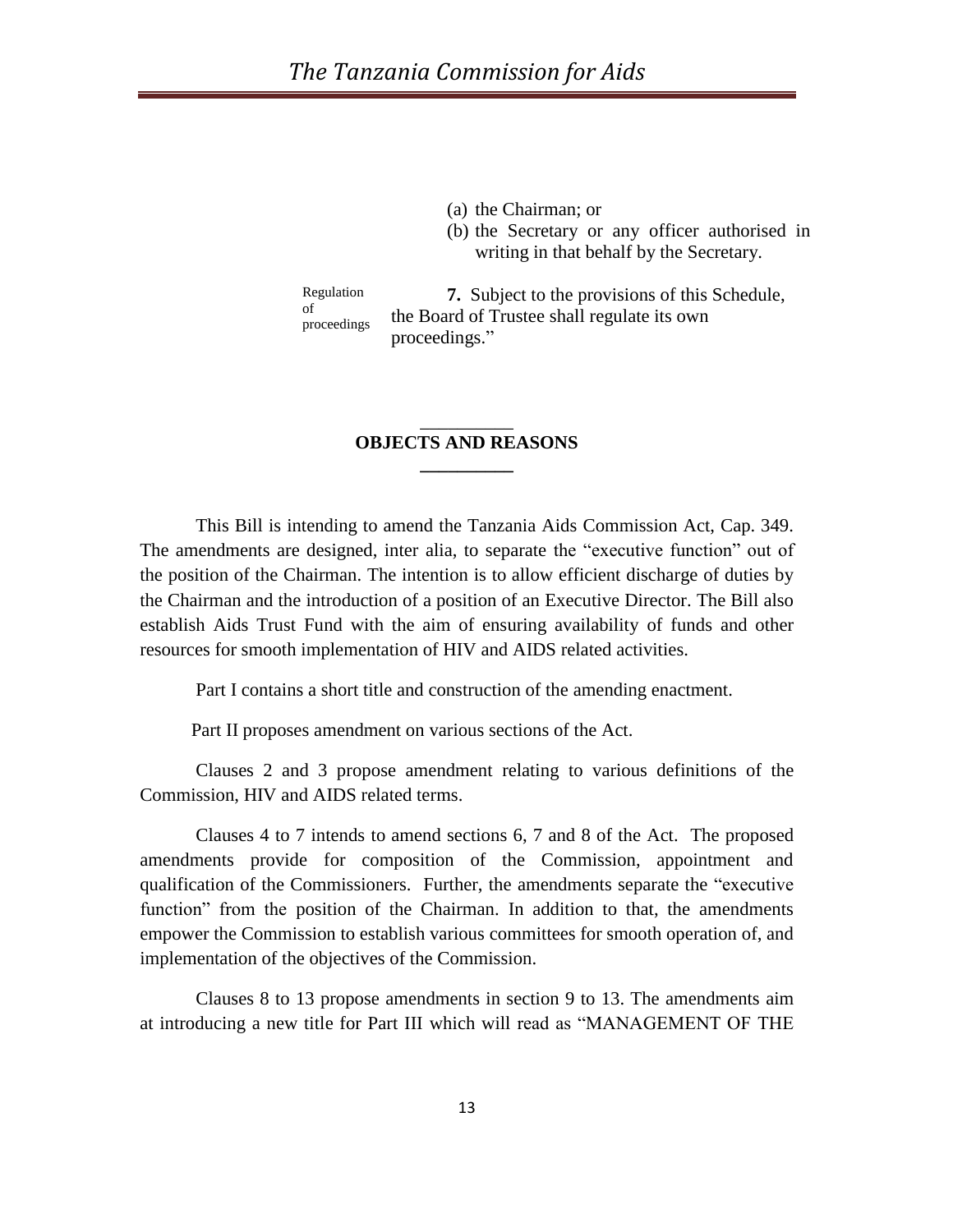COMMISSION." Further, the amendments introduce the position of an Executive Director of the TACAIDS, provides for his appointment and duties**,** and disciplinary authority. Thereafter, propose establishment of HIV and AIDS committees in work places.

 Clause 14 introduces a new Part IV to the Act. The amendments are aimed at establishing a fund to be known as the AIDS Trust Fund. The new Part further provide for sources of funds, disbursement of its funds, governance and other financial matters related to the Fund.

Clause 15 introduces a Schedule to the Act. The Amendments introduces a Board of the TACAIDS and set out its procedural matters.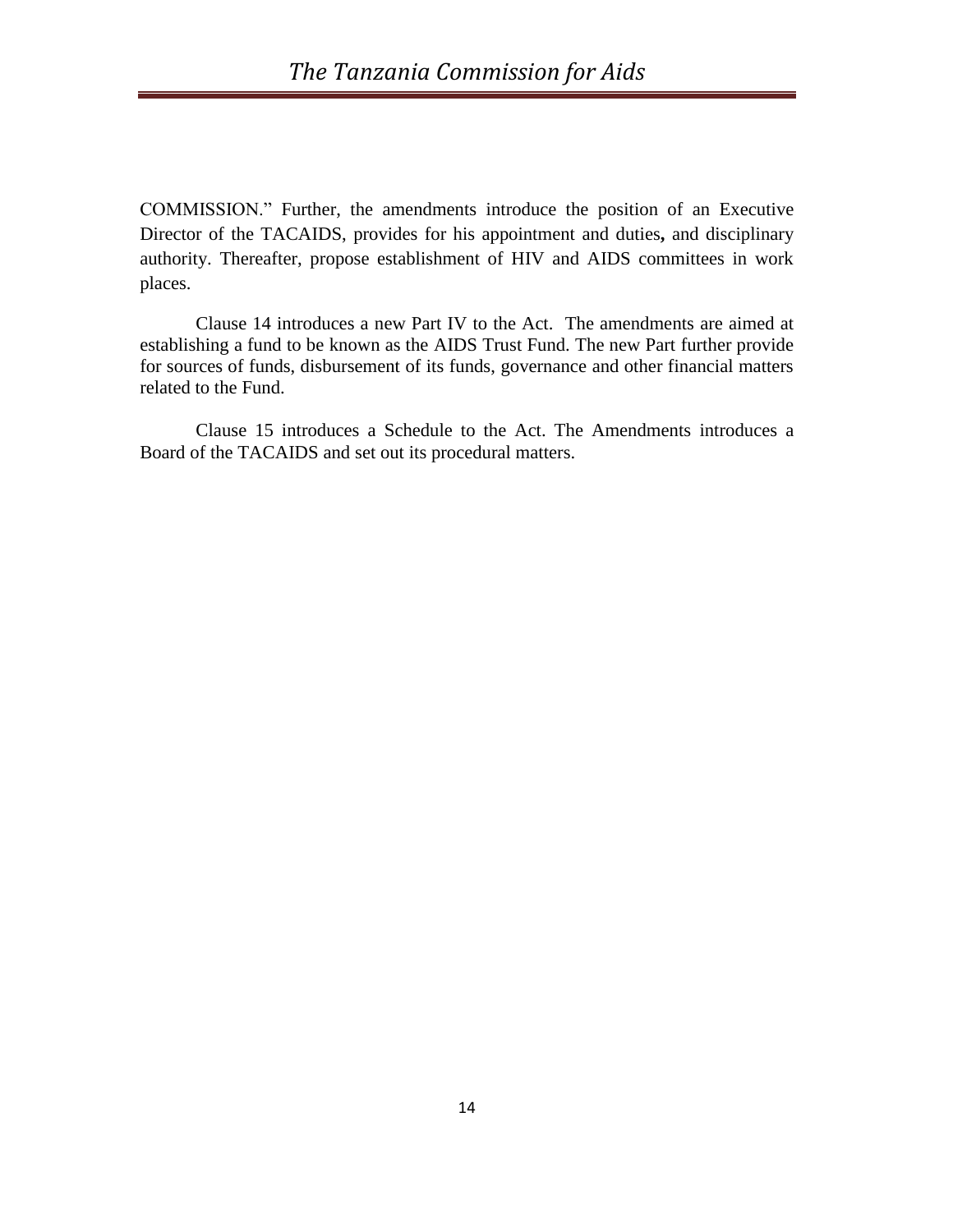# \_\_\_\_\_\_\_\_\_ **MADHUMUNI NA SABABU**  $\overline{\phantom{a}}$

Muswada huu unakusudia kufanya marekebisho katika Sheria ya Tume ya Kudhibiti Ukimwi Tanzania (Sura Na. 379). Marekebisho haya yanalenga, pamoja na mambo mengine, kutenganisha "jukumu la utendaji" toka kwa Mwenyekiti wa Tume. Dhamira ya marekebisho hayo ni kuleta ufanisi katika utekelezaji wa majukumu ya Mwenyekiti na kuingiza nafasi ya Mkurugenzi Mtendaji katika muundo wa Tume. Muswada huu pia unakusudia kuanzisha Mfuko wa Udhamini wa Ukimwi kwa lengo la kuhakikisha upatikanaji wa fedha na rasilimali nyingine katika utekelezaji wa shughuli zinazohusiana na VVU na UKIMWI.

Muswada huu umegawanyuika katika Sehemu Mbili.

Sehemu ya Kwanza inahusu jina la Sheria inayopendekezwa.

Sehemu ya Pili ina masharti yanayopendekeza marekebisho katika vifungu mbalimbali vya Sheria hiyo.

Ibara ya 2 na 3 inapendekeza marekebisho ya misamiati na tafsiri ya maneno mbalimbali yanayohusiana na Tume, VVU na UKIMWI.

Ibara ya 4 hadi ya 7 inakusudia kurekebisha vifungu vya 6,7 na 8 vya Sheria. Marekebisho yanayopendekezwa yanaainisha masharti yanayohusu muundo wa Tume, uteuzi na sifa za Makamishna wa Tume. Halikadhalika, marekebisho hayo yanaondoa jukumu la utendaji toka kwa Mwenyekti. Pamoja na hayo, marekebisho yanaipa mamlaka Tume kuunda kamati mbalimbali kwa azma ya kuleta namna bora ya kufikia madhumuni ya kuundwa kwa Tume.

Ibara ya 8 hadi ya 13 inapendekeza marekebisho katika kifungu cha 9 hadi 13. Marekebisho hayo yana lengo la kuingiza kichwa cha habari kipya cha Sehemu ya Tatu ambacho kitasomeka "USIMAMIZI WA SHUGHULI ZA TUME". Hali kadhalika, marekebisho haya yanaingiza nafasi ya Mkurugenzi Mtendaji wa TACAIDS, uteuzi na majukumu yake, na mamlaka ya nidhamu. Pamoja na hayo, yanapendekeza kuanzishwa kwa kamati za VVU NA UKIMWI katika sehemu za kazi.